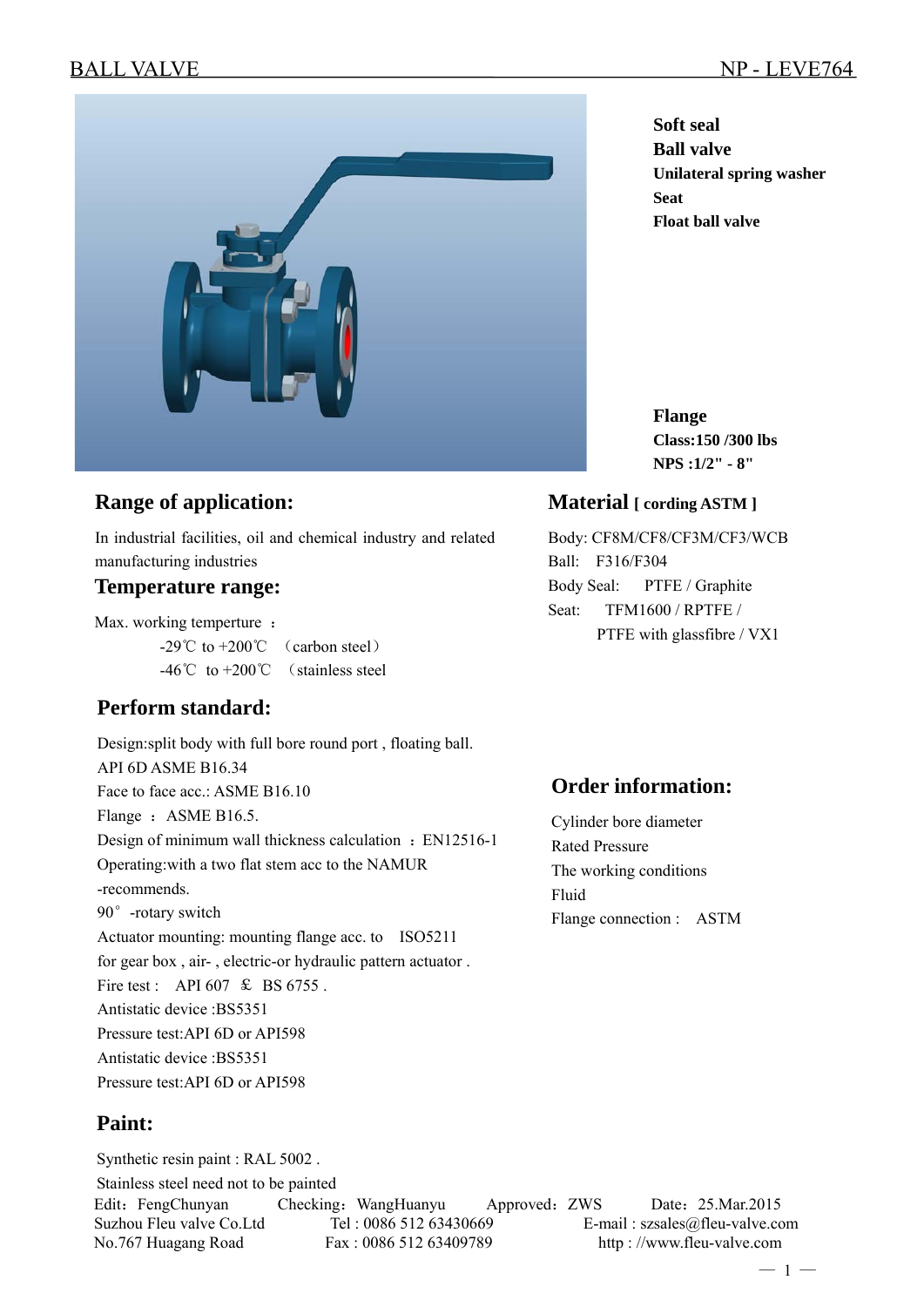| FIG.    | <b>CLASS</b> | <b>Material</b> | <b>RANGE</b> |
|---------|--------------|-----------------|--------------|
| 131.764 | 150LB        | WCB             | $1/2"$ - 8"  |
| 132.764 | 300LB        | WCB             | $1/2"$ - 8"  |
| 151.764 | 150LB        | CF8M            | $1/2"$ - 8"  |
| 152.764 | 300LB        | CF8M            | $1/2"$ - 8"  |





Ball valve with full bore and Flange . Unilateral spring washer **1/2" – 1 1/4"** 

Ball valve with full bore and Flange . Unilateral spring washer **1 1/2" - 8"**

|                         |               | <b>Material</b>                                           |                                               |  |  |  |
|-------------------------|---------------|-----------------------------------------------------------|-----------------------------------------------|--|--|--|
| NO.                     | Part          | FIG. 151.764 / 152.764                                    | FIG. 131.764 / 132.764                        |  |  |  |
| $\mathbf{1}$            | Adapter       | CF8M / CF8 / CF3M / CF3                                   | <b>WCB</b>                                    |  |  |  |
| $\overline{2}$          | <b>Bolts</b>  | B <sub>8</sub> M                                          | B7                                            |  |  |  |
| 3                       | <b>Nuts</b>   | 8M                                                        | 2H                                            |  |  |  |
| $\overline{\mathbf{4}}$ | Body seal     | <b>PTFE</b>                                               | <b>PTFE</b>                                   |  |  |  |
| 5                       | <b>Body</b>   | CF8M/CF8/CF3M/CF3                                         | <b>WCB</b>                                    |  |  |  |
| 6                       | Ball          | F316                                                      | F304                                          |  |  |  |
| $\overline{7}$          | Seat          | TFM1600 / RPTFE / PTFE with glassfibre / VX1              | TFM1600 / RPTFE / PTFE with glassfibre / VX1  |  |  |  |
| 8                       | Spring washer | $17-7PH$                                                  | $17-7PH$                                      |  |  |  |
| 9                       | Support ring  | 316                                                       | 304                                           |  |  |  |
| 18                      | Gland         | 316                                                       | A105                                          |  |  |  |
| 19                      | Lever         | CF8 ( $DN \leq 4'$ ) / 45 Galvanization ( $DN \geq 5''$ ) | Gr60-40-18 (DN $\leq$ 4") / 45 (DN $\geq$ 5") |  |  |  |
| 20                      | Gasket        | 304                                                       | 304                                           |  |  |  |
| 21                      | <b>Bolt</b>   | B <sub>8</sub> M                                          | B7                                            |  |  |  |
| 24                      | Body seal     | Graphite                                                  | Graphite                                      |  |  |  |
| 25                      | Switch        | CF8                                                       | <b>WCB</b>                                    |  |  |  |

Edit: FengChunyan Checking: WangHuanyu Approved: ZWS Date: 25.Mar.2015 Suzhou Fleu valve Co.Ltd Tel : 0086 512 63430669 E-mail : szsales@fleu-valve.com<br>No.767 Huagang Road Fax : 0086 512 63409789 http : //www.fleu-valve.com

http : //www.fleu-valve.com

## **Material list**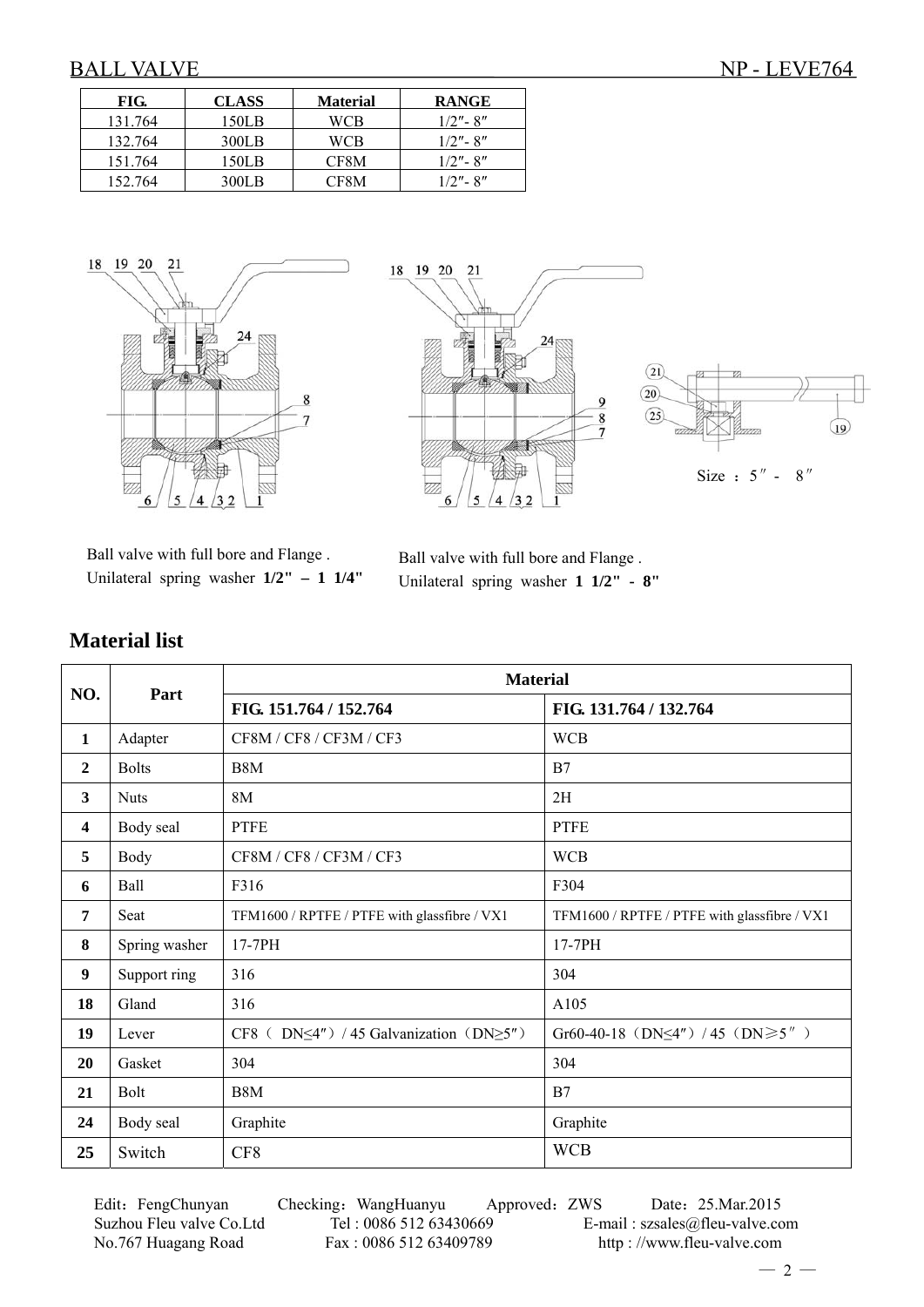# **Stopfbuchs-Varianten**

 **VGS PTFE + GRAPHITE + SPRING** (**TA AIR + FIRE SAFE**)



### **Material list**

|     | Part              | <b>Material</b>        |                        |  |  |  |  |  |
|-----|-------------------|------------------------|------------------------|--|--|--|--|--|
| NO. |                   | FIG. 151.764 / 152.764 | FIG. 131.764 / 132.764 |  |  |  |  |  |
| 11  | Thrust bearing    | PTFE+25%glass          | PTFE+25%glass          |  |  |  |  |  |
| 12  | <b>Stem</b>       | 17-4PH / F316          | 17-4PH / F316          |  |  |  |  |  |
| 13  | Packing           | <b>PTFE</b>            | <b>PTFE</b>            |  |  |  |  |  |
| 14  | Gasket            | 316                    | 316                    |  |  |  |  |  |
| 15  | Packing           | Graphite               | Graphite               |  |  |  |  |  |
| 16  | Gasket            | 316                    | 316                    |  |  |  |  |  |
| 17  | Belleville spring | 17-7PH                 | 17-7PH                 |  |  |  |  |  |
| 18  | Gland             | 316                    | A105                   |  |  |  |  |  |
| 19  | Body seal         | Graphite               | Graphite               |  |  |  |  |  |
| 20  | Body seal         | <b>PTFE</b>            | <b>PTFE</b>            |  |  |  |  |  |
| 21  | Bearing           | PTFE+30%C              | $PTFE+30\%C$           |  |  |  |  |  |

## **Dimension List**



ØH

| Size     | 1/2            | 3/4             | 1               | 11/4           | 11/2           | $\overline{c}$ | 21/2 | 3    | $\overline{4}$ | 6    | 8    |
|----------|----------------|-----------------|-----------------|----------------|----------------|----------------|------|------|----------------|------|------|
| ΦF       | 50             | 50              | 50              | 50             | 70             | 70             | 70   | 102  | 102            | 125  | 125  |
| $\Phi$ G | M <sub>6</sub> | M <sub>6</sub>  | M6              | M <sub>6</sub> | M <sub>8</sub> | M8             | M8   | M10  | M10            | M12  | M12  |
| ΦH       | 35             | 35              | 35              | 35             | 55             | 55             | 55   | 70   | 70             | 85   | 85   |
| L        | 19.5           | 25.6            | 34.5            | 34.5           | 38             | 38             | 44   | 50   | 50             | 61   | 61   |
| $\Omega$ | 10.7           | 12.8            | 20.7            | 20.7           | 23.8           | 23.8           | 30.3 | 32.8 | 32.8           | 39.8 | 39.8 |
| N        | 8.8            | 12.8            | 13.8            | 13.8           | 14.2           | 14.2           | 13.7 | 17.2 | 17.2           | 21.2 | 21.2 |
| Q        | 11             | 11              | 14              | 14             | 17             | 17             | 17   | 19   | 19             | 27   | 27   |
| ΦR       | 14             | 14              | 18              | 18             | 22             | 22             | 22   | 26   | 30             | 40   | 50   |
| S        | 2              | $\overline{2}$  | 2               | 2              | 3              | 3              | 3    | 3    | 3              | 3    | 3    |
| ISO5211  | F05            | F <sub>05</sub> | F <sub>05</sub> | F05            | F07            | F07            | F07  | F10  | F10            | F12  | F14  |

Edit: FengChunyan Checking: WangHuanyu Approved: ZWS Date: 25.Mar.2015 Suzhou Fleu valve Co.Ltd Tel : 0086 512 63430669 E-mail : szsales@fleu-valve.com<br>No.767 Huagang Road Fax : 0086 512 63409789 http : //www.fleu-valve.com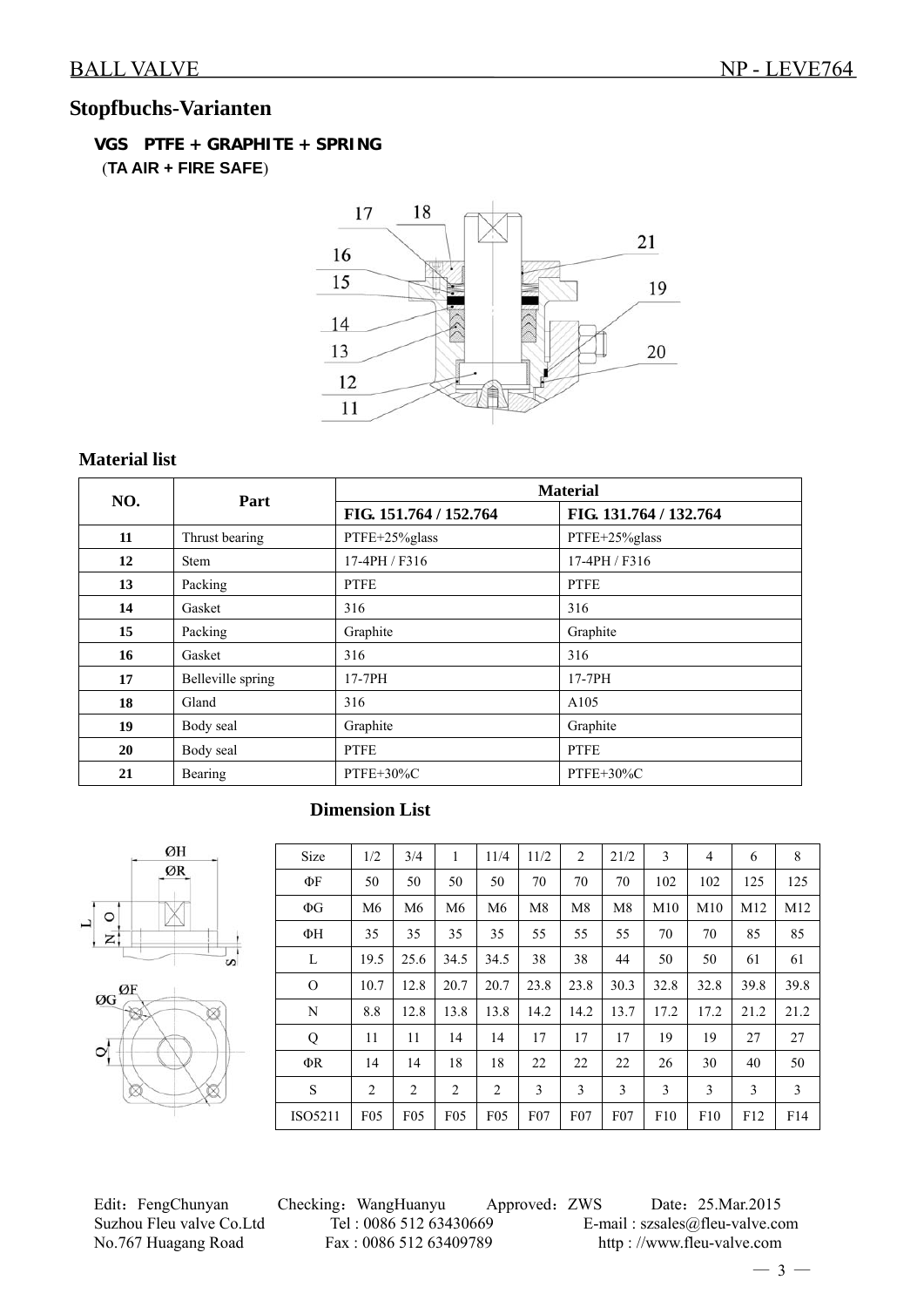## **WRG WEDGE RING + GRAPHITE** (**TA AIR + FIRE SAFE**)



### **Material list**

| NO. | Part           | <b>Material</b>        |                        |  |  |  |  |  |
|-----|----------------|------------------------|------------------------|--|--|--|--|--|
|     |                | FIG. 151.764 / 152.764 | FIG. 131.764 / 132.764 |  |  |  |  |  |
| 11  | Thrust bearing | PTFE+25%glass          | PTFE+25%glass          |  |  |  |  |  |
| 12  | <b>Stem</b>    | 17-4PH / F316          | 17-4PH / F316          |  |  |  |  |  |
| 13  | Packing        | <b>PTFE</b>            | <b>PTFE</b>            |  |  |  |  |  |
| 14  | Packing        | Graphite               | Graphite               |  |  |  |  |  |
| 15  | Gasket         | 316                    | 316                    |  |  |  |  |  |
| 16  | Packing        | Graphite               | Graphite               |  |  |  |  |  |
| 17  | Gland          | 316                    | A105                   |  |  |  |  |  |
| 18  | Bearing        | PTFE+30%C              | PTFE+30%C              |  |  |  |  |  |
| 19  | Body seal      | Graphite               | Graphite               |  |  |  |  |  |
| 20  | Body seal      | <b>PTFE</b>            | <b>PTFE</b>            |  |  |  |  |  |

# ØH ØR  $\circ$ ت  $\overline{z}$ 'n



#### **Dimension List**

| Size     | 1/2             | 3/4             | 1               | 11/4            | 11/2 | $\overline{2}$ | 21/2           | 3    | 4    | 6    | 8    |
|----------|-----------------|-----------------|-----------------|-----------------|------|----------------|----------------|------|------|------|------|
| ФF       | 50              | 50              | 50              | 50              | 70   | 70             | 70             | 102  | 102  | 125  | 125  |
| $\Phi G$ | M <sub>6</sub>  | M <sub>6</sub>  | M6              | M6              | M8   | M8             | M <sub>8</sub> | M10  | M10  | M12  | M12  |
| ФН       | 35              | 35              | 35              | 35              | 55   | 55             | 55             | 70   | 70   | 85   | 85   |
| L        | 19.5            | 25.6            | 34.5            | 34.5            | 38   | 38             | 44             | 50   | 50   | 61   | 61   |
| $\Omega$ | 10.7            | 12.8            | 20.7            | 20.7            | 23.8 | 23.8           | 30.3           | 32.8 | 32.8 | 39.8 | 39.8 |
| N        | 8.8             | 12.8            | 13.8            | 13.8            | 14.2 | 14.2           | 13.7           | 17.2 | 17.2 | 21.2 | 21.2 |
| Q        | 11              | 11              | 14              | 14              | 17   | 17             | 17             | 19   | 19   | 27   | 27   |
| ΦR       | 14              | 14              | 18              | 18              | 22   | 22             | 22             | 26   | 30   | 40   | 50   |
| S        | $\overline{2}$  | $\overline{c}$  | 2               | 2               | 3    | 3              | 3              | 3    | 3    | 3    | 3    |
| ISO5211  | F <sub>05</sub> | F <sub>05</sub> | F <sub>05</sub> | F <sub>05</sub> | F07  | $F_{07}$       | F07            | F10  | F10  | F12  | F14  |

Edit: FengChunyan Checking: WangHuanyu Approved: ZWS Date: 25.Mar.2015 Suzhou Fleu valve Co.Ltd Tel : 0086 512 63430669 E-mail : szsales@fleu-valve.com<br>No.767 Huagang Road Fax : 0086 512 63409789 http : //www.fleu-valve.com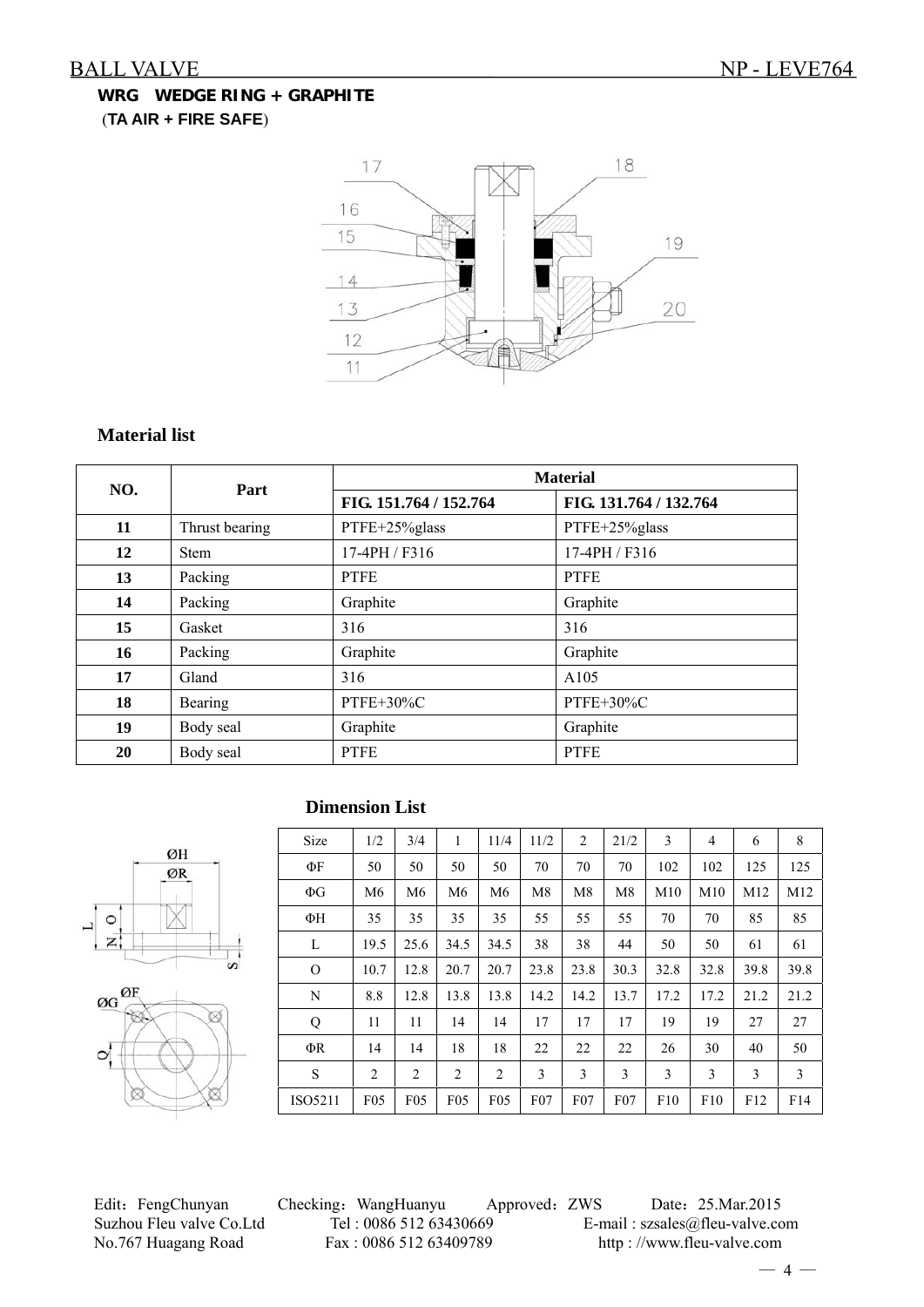I



Ball valve with full bore and Flange . Flange end: API 6D ASME B16.34 ; Face to face: ASME B16.10 .

## **Dimension List**

| <b>Class</b> | <b>Size</b>             | d   | L   | H   | W   | D   | $\mathbf b$ | f   | d1  | D <sub>1</sub> | $n-d2$    | Weight |
|--------------|-------------------------|-----|-----|-----|-----|-----|-------------|-----|-----|----------------|-----------|--------|
|              | 1/2                     | 15  | 108 | 117 | 200 | 89  | 11.2        | 1.6 | 35  | 60.5           | $4 - 16$  | 2.3    |
|              | 3/4                     | 20  | 117 | 124 | 200 | 99  | 12.8        | 1.6 | 43  | 70             | $4 - 16$  | 3.0    |
|              | $\mathbf{1}$            | 25  | 127 | 129 | 220 | 108 | 14.3        | 1.6 | 51  | 79.2           | $4 - 16$  | 4.0    |
|              | 11/4                    | 32  | 140 | 145 | 220 | 117 | 15.8        | 1.6 | 64  | 89             | $4 - 16$  | 5.5    |
|              | 11/2                    | 40  | 165 | 155 | 270 | 127 | 17.3        | 1.6 | 73  | 98.6           | $4 - 16$  | 7.0    |
|              | $\overline{2}$          | 50  | 178 | 161 | 270 | 152 | 19.1        | 1.6 | 92  | 120.7          | $4 - 19$  | 9.5    |
| <b>150Lb</b> | 21/2                    | 65  | 190 | 173 | 360 | 178 | 22.2        | 1.6 | 105 | 139.7          | $4 - 19$  | 15     |
|              | $\mathbf{3}$            | 77  | 203 | 205 | 360 | 191 | 24          | 1.6 | 127 | 152.4          | $4 - 19$  | 24     |
|              | $\boldsymbol{4}$        | 100 | 229 | 227 | 360 | 229 | 24          | 1.6 | 157 | 190.5          | $8-19$    | 33     |
|              | 5                       | 125 | 356 | 235 | 500 | 254 | 24          | 1.6 | 186 | 215.9          | $8 - 22$  | 58     |
|              | 6                       | 150 | 394 | 251 | 650 | 279 | 25.5        | 1.6 | 216 | 241.3          | $8 - 22$  | 93     |
|              | $\bf 8$                 | 200 | 457 | 346 | 750 | 343 | 28.5        | 1.6 | 270 | 298.5          | $8 - 22$  | 160    |
|              | 1/2                     | 15  | 140 | 117 | 200 | 95  | 14.3        | 1.6 | 35  | 66.5           | $4 - 16$  | 2.5    |
|              | 3/4                     | 20  | 152 | 124 | 200 | 117 | 15.8        | 1.6 | 43  | 82.5           | $4 - 19$  | 3.5    |
|              | $\mathbf{1}$            | 25  | 165 | 129 | 220 | 124 | 17.3        | 1.6 | 51  | 89             | $4-19$    | 5.5    |
|              | 11/4                    | 32  | 178 | 145 | 220 | 133 | 19.1        | 1.6 | 64  | 98.5           | $4-19$    | 7.6    |
|              | 11/2                    | 40  | 190 | 155 | 270 | 155 | 20.7        | 1.6 | 73  | 114.3          | $4 - 22$  | 10.5   |
| 300Lb        | $\overline{2}$          | 50  | 216 | 161 | 270 | 165 | 22.2        | 1.6 | 92  | 127            | $8-19$    | 14.5   |
|              | 21/2                    | 65  | 241 | 173 | 360 | 191 | 25.5        | 1.6 | 105 | 149.4          | $8-22$    | 23.5   |
|              | $\mathbf{3}$            | 77  | 282 | 205 | 360 | 210 | 28.5        | 1.6 | 127 | 168.1          | $8 - 22$  | 29.5   |
|              | $\overline{\mathbf{4}}$ | 100 | 305 | 227 | 360 | 254 | 31.8        | 1.6 | 157 | 200.2          | $8 - 22$  | 55     |
|              | 5                       | 125 | 381 | 235 | 500 | 279 | 34.9        | 1.6 | 186 | 235            | $8 - 22$  | 81     |
|              | 6                       | 150 | 403 | 251 | 650 | 318 | 36.7        | 1.6 | 216 | 269.7          | $12 - 22$ | 118    |
|              | 8                       | 200 | 502 | 346 | 750 | 381 | 41.2        | 1.6 | 270 | 330.2          | $12 - 22$ | 200    |

Edit: FengChunyan Checking: WangHuanyu Approved: ZWS Date: 25.Mar.2015 Suzhou Fleu valve Co.Ltd Tel : 0086 512 63430669 E-mail : szsales@fleu-valve.com<br>No.767 Huagang Road Fax : 0086 512 63409789 http : //www.fleu-valve.com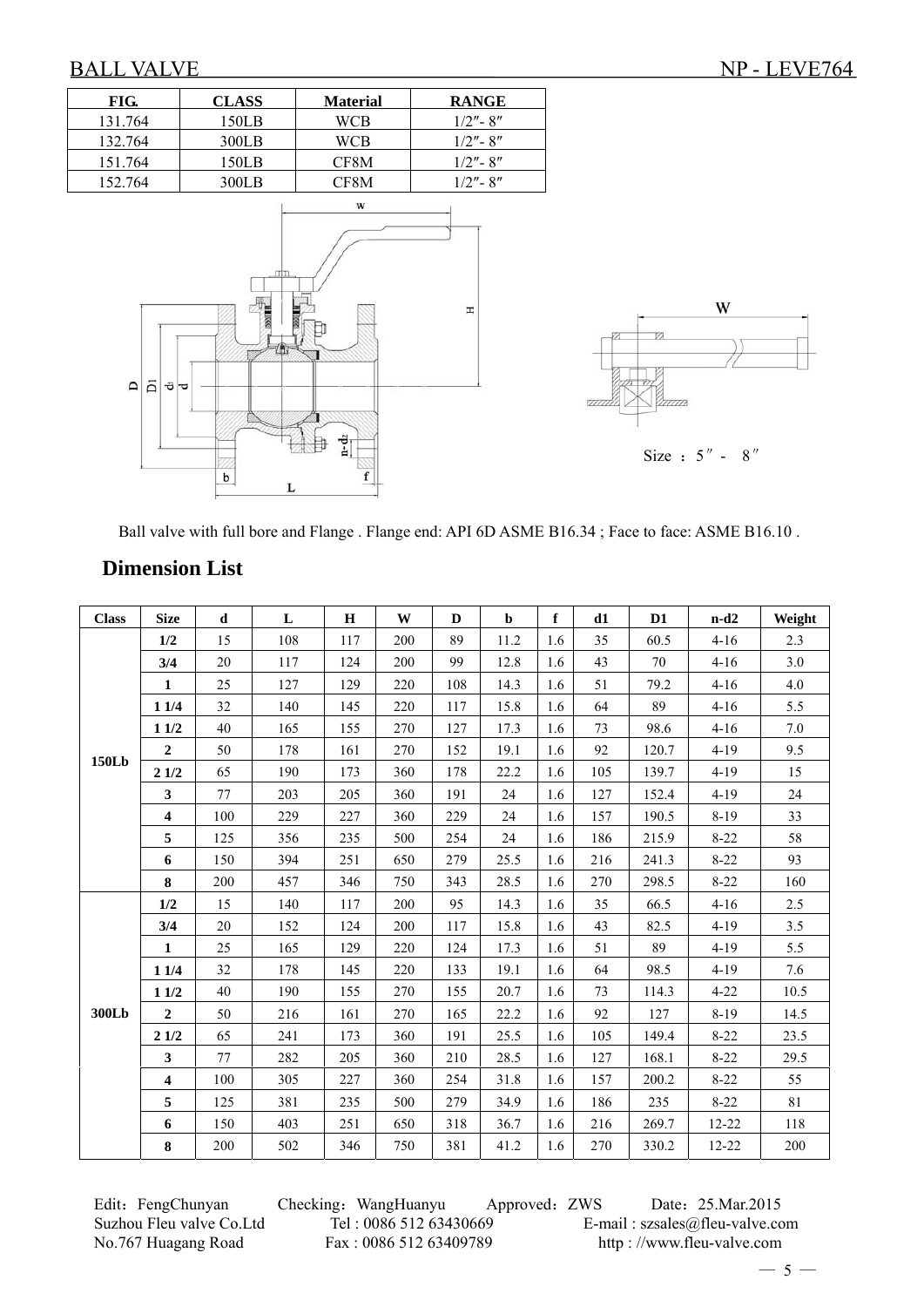

Long stem ball valve with full bore and Flange . Design: API 6D ASME B16.34; Face to face: ASME B16.10. Flange:ASME B16.5

#### **Material list**

| NO.          | Part          |                                    | <b>Material</b>                    |  |  |  |  |  |  |
|--------------|---------------|------------------------------------|------------------------------------|--|--|--|--|--|--|
|              |               | FIG. 151.764 / 152.764             | FIG. 131.764 / 132.764             |  |  |  |  |  |  |
|              | Adapter       | CF8M / CF8 / CF3M / CF3            | <b>WCB</b>                         |  |  |  |  |  |  |
| $\mathbf{2}$ | <b>Bolts</b>  | B8M                                | B7                                 |  |  |  |  |  |  |
| 3            | <b>Nuts</b>   | 8M                                 | 2H                                 |  |  |  |  |  |  |
| 4            | Body seal     | <b>PTFE</b>                        | <b>PTFE</b>                        |  |  |  |  |  |  |
| 5.           | Body          | CF8M / CF8 / CF3M / CF3            | <b>WCB</b>                         |  |  |  |  |  |  |
| 6            | Ball          | F316                               | F304                               |  |  |  |  |  |  |
| 7            | Seat          | RPTFE / PTFE with glassfibre / VX1 | RPTFE / PTFE with glassfibre / VX1 |  |  |  |  |  |  |
| 8            | Spring washer | 17-7PH                             | 17-7PH                             |  |  |  |  |  |  |
| 11           | Stem          | 17-4PH                             | 17-4PH                             |  |  |  |  |  |  |
| 18           | Lever         | CF8                                | $Gr.60-40-18$                      |  |  |  |  |  |  |
| 19           | Gasket        | 304                                | 304                                |  |  |  |  |  |  |
| 20           | <b>Bolts</b>  | <b>B8 M</b>                        | B7                                 |  |  |  |  |  |  |
| 25           | Case          | CF8M/CF8/CF3M/CF3                  | <b>WCB</b>                         |  |  |  |  |  |  |
| 26           | Long stem     | 17-4PH                             | $17-4PH$                           |  |  |  |  |  |  |

#### **Dimension List**

| <b>Class</b> | <b>Size</b>    | d   | Ι.  | $\mathbf H$ | W   | D   | $\mathbf b$ | f   | d1  | D1    | $n-d2$    | Weight |
|--------------|----------------|-----|-----|-------------|-----|-----|-------------|-----|-----|-------|-----------|--------|
|              | 1/2            | 15  | 108 | 217         | 200 | 89  | 11.2        | 1.6 | 35  | 60.5  | $4-16$    |        |
|              | 3/4            | 20  | 117 | 224         | 200 | 99  | 12.8        | 1.6 | 43  | 70    | $4-16$    |        |
|              | 1              | 25  | 127 | 229         | 220 | 108 | 14.3        | 1.6 | 51  | 79.2  | $4-16$    |        |
|              | 1 1/4          | 32  | 140 | 245         | 220 | 117 | 15.8        | 1.6 | 64  | 89    | $4-16$    |        |
|              | 11/2           | 40  | 165 | 255         | 270 | 127 | 17.3        | 1.6 | 73  | 98.6  | $4-16$    |        |
|              | $\mathbf{2}$   | 50  | 178 | 261         | 270 | 152 | 19.1        | 1.6 | 92  | 120.7 | $4-19$    |        |
|              | 21/2           | 65  | 190 | 273         | 360 | 178 | 22.2        | 1.6 | 105 | 139.7 | $4 - 19$  |        |
| 150Lb        | $\mathbf{3}$   | 77  | 203 | 305         | 360 | 191 | 24          | 1.6 | 127 | 152.4 | $4-19$    |        |
|              | $\overline{4}$ | 100 | 229 | 327         | 360 | 229 | 24          | 1.6 | 157 | 190.5 | $8-19$    |        |
|              | 5              | 125 | 356 | 335         | 500 | 254 | 24          | 1.6 | 186 | 215.9 | $8 - 22$  |        |
|              | 6              | 150 | 394 | 351         | 650 | 279 | 25.5        | 1.6 | 216 | 241.3 | $8 - 22$  |        |
|              | 8              | 200 | 457 | 446         | 750 | 343 | 28.5        | 1.6 | 270 | 298.5 | $8-22$    |        |
|              | 1/2            | 15  | 140 | 217         | 200 | 95  | 14.3        | 1.6 | 35  | 66.5  | $4-16$    |        |
|              | 3/4            | 20  | 152 | 224         | 200 | 117 | 15.8        | 1.6 | 43  | 82.5  | $4-19$    |        |
|              | $\blacksquare$ | 25  | 165 | 129         | 220 | 124 | 17.3        | 1.6 | 51  | 89    | $4-19$    |        |
|              | 11/4           | 32  | 178 | 245         | 220 | 133 | 19.1        | 1.6 | 64  | 98.5  | $4 - 19$  |        |
|              | 11/2           | 40  | 190 | 255         | 270 | 155 | 20.7        | 1.6 | 73  | 114.3 | $4 - 22$  |        |
| 300Lb        | $\mathbf{2}$   | 50  | 216 | 261         | 270 | 165 | 22.2        | 1.6 | 92  | 127   | $8-19$    |        |
|              | 21/2           | 65  | 241 | 273         | 360 | 191 | 25.5        | 1.6 | 105 | 149.4 | $8 - 22$  |        |
|              | 3              | 77  | 282 | 305         | 360 | 210 | 28.5        | 1.6 | 127 | 168.1 | $8 - 22$  |        |
|              | $\overline{4}$ | 100 | 305 | 327         | 360 | 254 | 31.8        | 1.6 | 157 | 200.2 | $8-22$    |        |
|              | 5              | 125 | 381 | 335         | 500 | 279 | 34.9        | 1.6 | 186 | 235   | $8-22$    |        |
|              | 6              | 150 | 403 | 351         | 650 | 318 | 36.7        | 1.6 | 216 | 269.7 | $12 - 22$ |        |
|              | 8              | 200 | 502 | 446         | 750 | 381 | 41.2        | 1.6 | 270 | 330.2 | $12 - 22$ |        |

Edit: FengChunyan Checking: WangHuanyu Approved: ZWS Date: 25.Mar.2015 Suzhou Fleu valve Co.Ltd Tel : 0086 512 63430669 E-mail : szsales@fleu-valve.com<br>No.767 Huagang Road Fax : 0086 512 63409789 http : //www.fleu-valve.com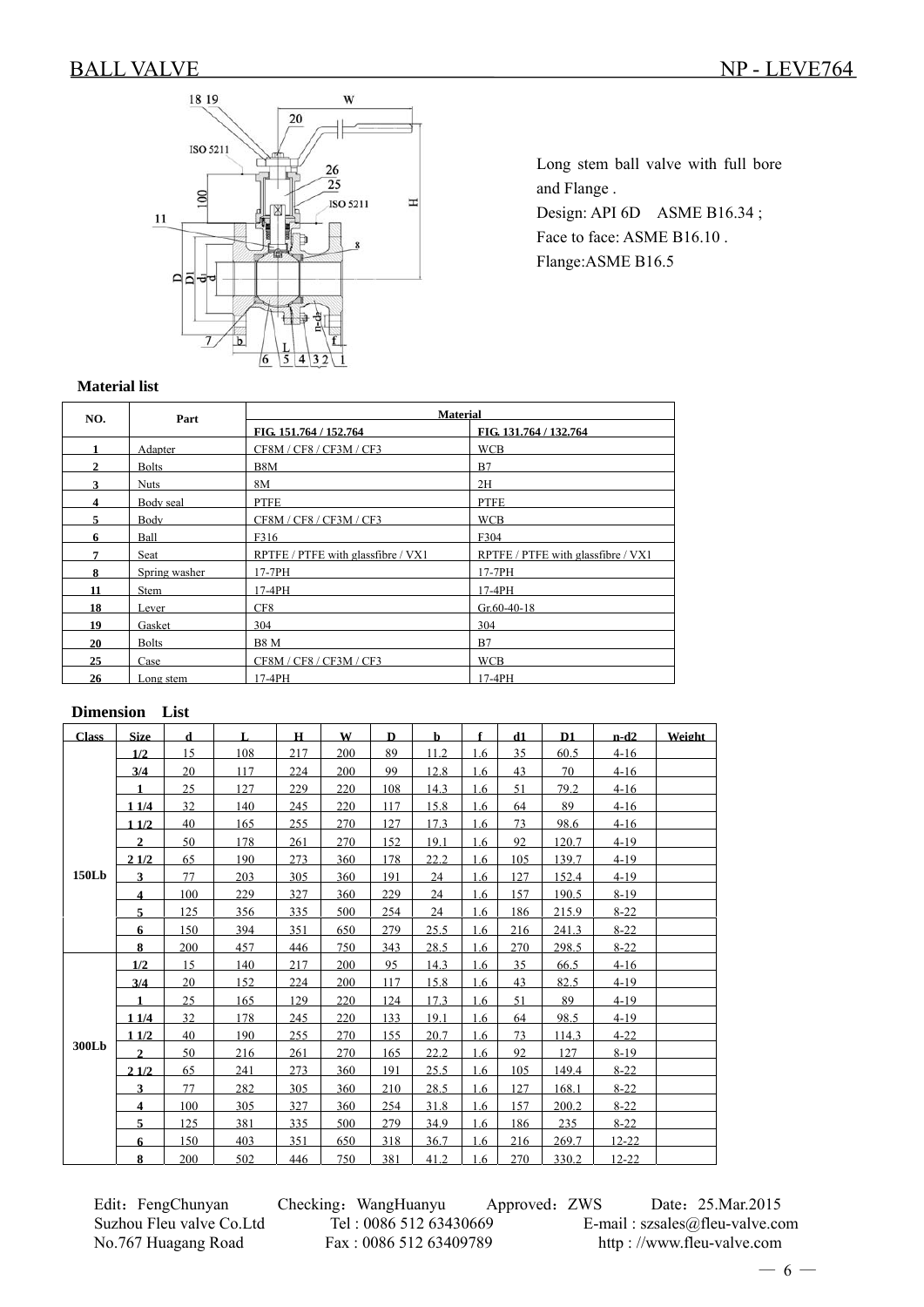

#### **Long stem V - seal ( PTFE) + Graphite**

### **Material list**

| NO. | Part              | <b>Material</b>         |                        |  |  |  |  |
|-----|-------------------|-------------------------|------------------------|--|--|--|--|
|     |                   | FIG. 151.764 / 152.764  | FIG. 131.764 / 132.764 |  |  |  |  |
| 25  | Case              | CF8M / CF8 / CF3M / CF3 | <b>WCB</b>             |  |  |  |  |
| 26  | Long stem         | $17-4PH$                | $17-4PH$               |  |  |  |  |
| 27  | bearing<br>Thrust | PTFE+25%glass           | PTFE+25%glass          |  |  |  |  |
| 28  | Gasket            | <b>PTFE</b>             | <b>PTFE</b>            |  |  |  |  |

# **Dimension List**

| <b>NPS</b> | <b>Class</b> | $\bf H$ | <b>ISO5211</b>  |
|------------|--------------|---------|-----------------|
| $1/2$ "    | 150/300      | 100     | F <sub>05</sub> |
| 3/4"       | 150/300      | 100     | F05             |
| 1"         | 150/300      | 100     | F <sub>05</sub> |
| 11/4"      | 150/300      | 100     | F05             |
| 11/2"      | 150/300      | 100     | F07             |
| 2"         | 150/300      | 100     | F07             |
| 21/2"      | 150/300      | 100     | F07             |
| 3"         | 150/300      | 100     | F10             |
| 4"         | 150/300      | 100     | F10             |
| 5"         | 150/300      | 100     | F12             |
| 6"         | 150/300      | 100     | F12             |
| 8"         | 150          | 100     | F14             |
|            | 300          | 100     | F16             |

Edit: FengChunyan Checking: WangHuanyu Approved: ZWS Date: 25.Mar.2015 Suzhou Fleu valve Co.Ltd Tel : 0086 512 63430669 E-mail : szsales@fleu-valve.com<br>No.767 Huagang Road Fax : 0086 512 63409789 http : //www.fleu-valve.com